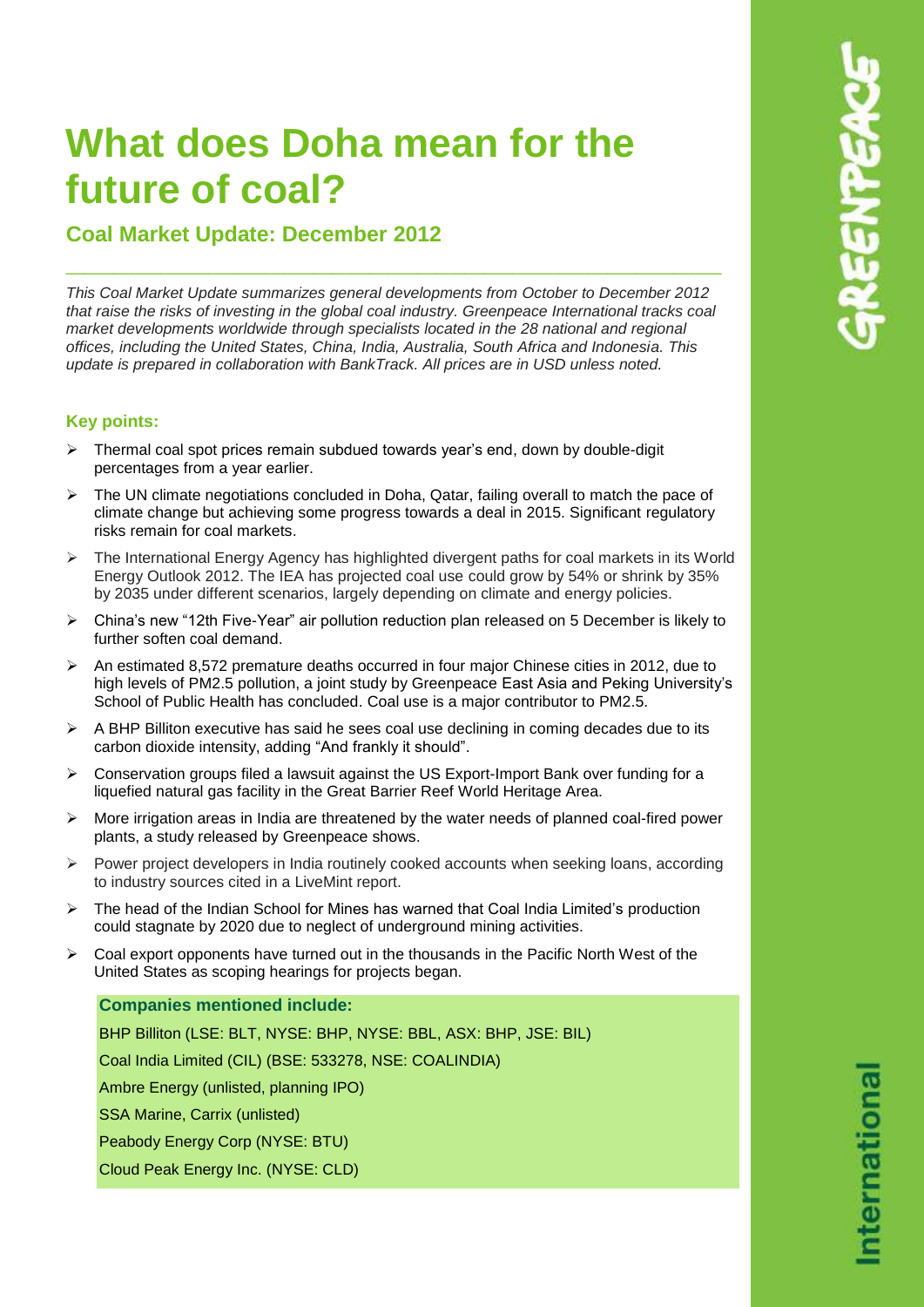## **Global**

#### **Coal prices remain subdued towards year's end**

Thermal coal spot prices have remained subdued heading into the end of 2012. Prices for November at Newcastle (6700 kcal FOB) were down 21% compared to a year earlier, 25% at Qinhuangdao (6000 kcal FOB) and 12% at Richard's Bay (6000 kcal FOB).

#### **UN Climate negotiations limp on, regulatory risks remain for coal markets**

The UN Climate talks in Doha, always likely to be a modest affair, failed to match up to the pace at which the climate is now changing. Greenpeace [condemned](http://www.greenpeace.org/international/en/press/releases/Talks-fail-to-meet-pace-of-climate-change---Greenpeace--/) the outcome as inadequate to the scale of the problem. After a year of devastating floods, droughts, storms and heat waves that have caused significant loss of life in the US, China, India, Africa and Europe, the alarm bells about the effects of global warming have started ringing. The impacts of climate change are increasing and pressure will intensify for a serious global deal in 2015. The World Bank, the IEA, UNEP, the CIA and some of the biggest consultancies in business, such as PricewaterhouseCoopers, have issued warnings about the potential impact of climate change in recent weeks.

Greenpeace expects that as the impacts intensify over the coming years, so too will political pressures for a solution. For example, the Dominican Republic committed in Doha to a 2030 emission cap of 25% below 1990 levels, which it will implement unconditionally, and with its own money. At the same time the damaging local impacts of the coal industry and the rise of renewable energy are raising questions for the future of the coal industry, and inviting further action by governments.

"The signals to business are that we are still heading, slowly, towards some sort of global agreement on climate action," wrote [Yvo de Boer](http://www.guardian.co.uk/sustainable-business/blog/doha-climate-talks-kyoto-protocol) special global adviser at KPMG and former Executive Secretary of the UNFCCC.

For coal markets and energy investors the Doha outcome, while far from conclusive, creates and extends several risk factors that could suppress coal demand and should be evaluated:

- Governments agreed to a work plan to close the pre-2020 mitigation ambition gap which will take the form of roundtables, workshops and technical papers in 2013. Kyoto Protocol parties also have to review their emissions targets by April 2013 with a view to the IPCC range of 25- 40% by 2020. The Kyoto 2 targets currently stand at an aggregate 18% below 1990. This leaves open the possibility of increases in 2020 targets.
- Governments agreed to a work plan for a new agreement, including a timeline for developing draft negotiating text (elements of a text by 2014 and a full negotiating text by mid-2015) and the adoption of an agreement by COP21 (2015). This could see a new international legal framework in place in three years' time.
- Despite many weaknesses, adoption of the second commitment period of the Kyoto Protocol is a signal of the continued importance of a multilateral, legally binding, rules-based regime, and this continuity will provide some influence on the evolution of the 2015 deal. This could translate into binding national targets and policy responses such as increased carbon pricing.
- With Poland intransigent, the deal failed to get rid of the 'hot air' in the Kyoto system (left over credits from the first period). However, several countries declared that they would not buy such credits. This will limit the role of 'hot air' and may raise the level of domestic action that needs to be taken by Kyoto parties, including moving to lower-emission sources of electricity.

Further details are in [Greenpeace's Q&A](http://www.greenpeace.org/international/Global/international/briefings/climate/Doha2012/QandAoutcomeDoha.pdf) on the Doha outcome.

Greenpeace also held a well-attended side event in the first week of the negotiation, [highlighting](http://www.greenpeace.org/international/en/news/Blogs/makingwaves/why-coal-matters-to-doha/blog/43223/) coal's contribution to climate change, the risk in expansion of US coal exports and the increasing constraints on coal in China due to air pollution and water availability.

#### **International Energy Agency highlights divergent paths for coal markets**

The International Energy Agency (IEA) highlighted the divergent paths that could lie ahead for coal markets in its [World Energy Outlook](http://www.worldenergyoutlook.org/) 2012, released on 12 November. The IEA has projected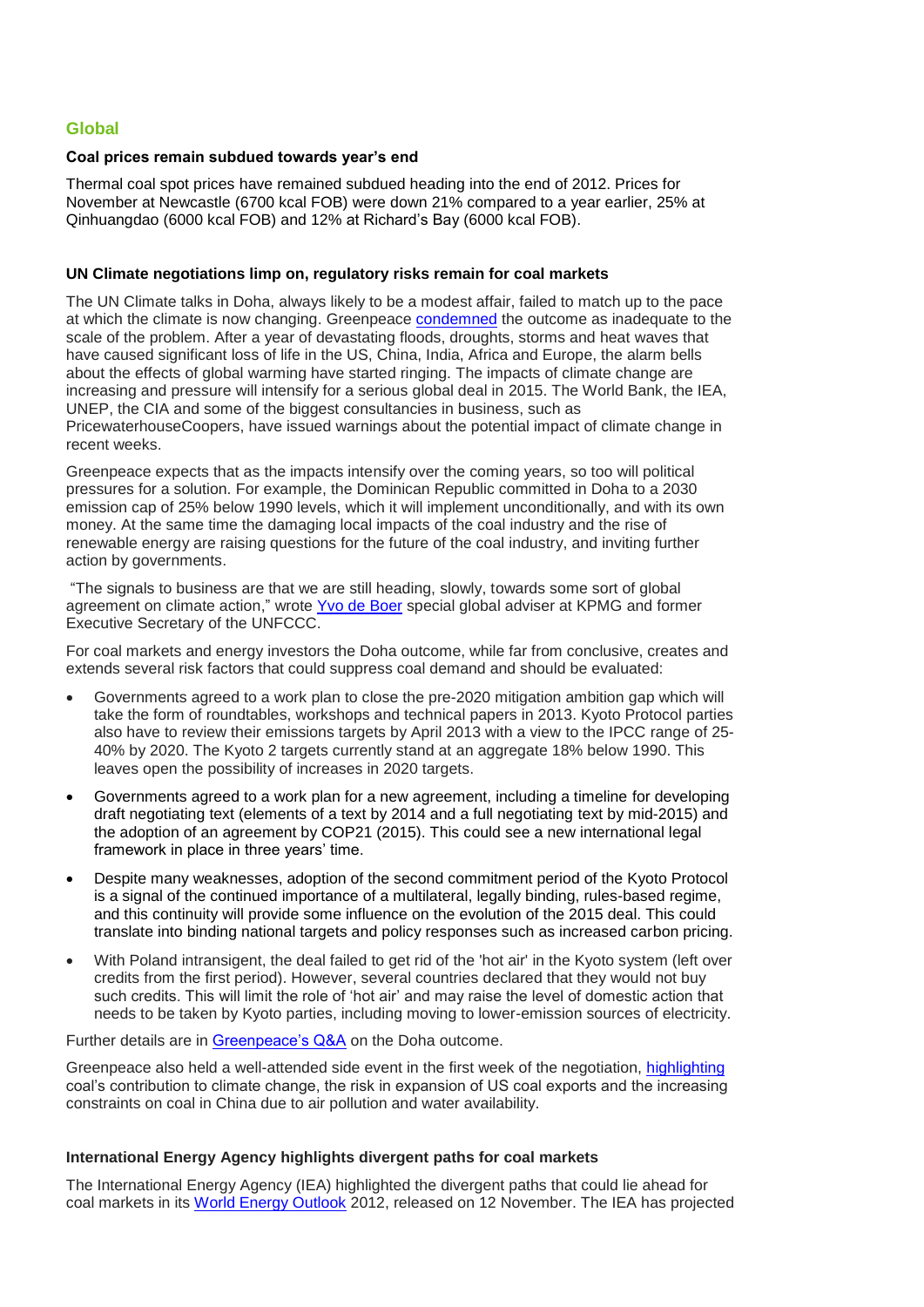coal use could grow by 54% or shrink by 35% by 2035 under different scenarios, largely depending on climate and energy policies.

Although the IEA's current policies scenario sees coal production grow by 54% from 2010 to 2035, under its new policies scenario, where countries cautiously implement existing and announced climate and energy policies, coal production grows by only 18%.

If policies are brought in that are consistent with a 50% chance of meeting the target of limiting global warming to just 2 degrees Celsius — a target adopted at the UN Climate talks in Cancun in 2011 — coal production would shrink by 35%.

In Greenpeace's Energy [R]evolution 2012 scenario, which sets out a blueprint for a more rapid transition to renewable energy without nuclear power, coal-fired electricity production would shrink by 36% between 2009 and 2035.

It can't be said that the world is taking enough action to put us on a pathway to 2 degrees or lower, however the high growth in coal-use scenarios are not consistent with current commitments and trends. The probability of a scenario materialising with a substantial drop in coal demand is significant, based on government commitments to the 2 degree target, and should be evaluated in investment decisions.

In the 2012 World Energy Outlook, the International Energy Agency (IEA) recognised that "no more than [one-third of proven reserves](http://www.iea.org/textbase/npsum/weo2012sum.pdf) of fossil fuels can be consumed prior to 2050 if the world is to achieve the 2°C goal".

However, they added the caveat: "unless carbon capture and storage (CCS) technology is widely deployed." Greenpeace sees statements like this as giving false hope to the fossil-fuel industry. Despite substantial public funding (\$52bn according to Bloomberg New Energy Finance), CCS technology has largely failed to deliver as a climate solution due to technical and economic reasons. With numerous project cancellations and only eight demonstration projects in operation globally, CCS is falling far short of the IEA's CCS roadmap of 100 plants by 2020 and 3,000 plants by 2050.

The IEA's Medium Term Coal Market Report, [released](http://www.iea.org/newsroomandevents/pressreleases/2012/december/name,34441,en.html) on 17 December, assumes CCS technology will not be available by 2017. Even though coal demand growth is slowing and there is potential for divergent pathways for coal markets to 2035, the report sees global coal consumption growing to 2017. IEA Executive Director Maria van der Hoeven noted that "without progress in CCS, and if other countries cannot replicate the US experience and reduce coal demand, coal faces the risk of a potential climate policy backlash."

## **China**

#### **China's new "12th Five-Year" air pollution reduction plan will affect coal use**

The Chinese Ministry of Environmental Protection (MEP) announced a 350 billion yuan (\$56 billion US dollars) plan to reduce air pollution during the 2011-2015 period on 5 December. Termed the ['12th Five-Year Air Pollution Control Plan'](http://www.mep.gov.cn/gkml/hbb/gwy/201212/t20121205_243271.htm), emissions cuts will occur in 117 cities covering 13 geographical regions, including the major economic hub regions of Beijing-Tianjin-Hebei, Yangtze River Delta and Pearl River Delta. Pilot controls on coal consumption are being introduced in the three hub regions as well as in Shandong province.

The MEP's plan requires, by 2015, a reduction in:

- PM2.5 levels (fine particulate matter 2.5 microns or less in diameter) of between 4% and 15%;
- PM10 levels of between 8% and 15%;
- Sulfur dioxide levels of between 6% and 14%; and
- Nitrogen dioxide levels of between 4% and 10%.

These reductions are significant because coal consumption has been shown to contribute, for example, up to 40% of total PM2.5 pollution in some Eastern megacities such as [Beijing,](http://www.sciencedirect.com/science/article/pii/S0360544209000991) [Guangzhou](http://www.sciencedirect.com/science/article/pii/S1352231009004130) and [Shanghai.](http://www.sciencedirect.com/science/article/pii/S0304389407017335) Efforts to control air pollution could lead to a significant softening of coal demand.

The MEP's plan complements the tougher air quality standards introduced by the State Council earlier this year —which include limits on PM2.5 and other pollutants in cities— by setting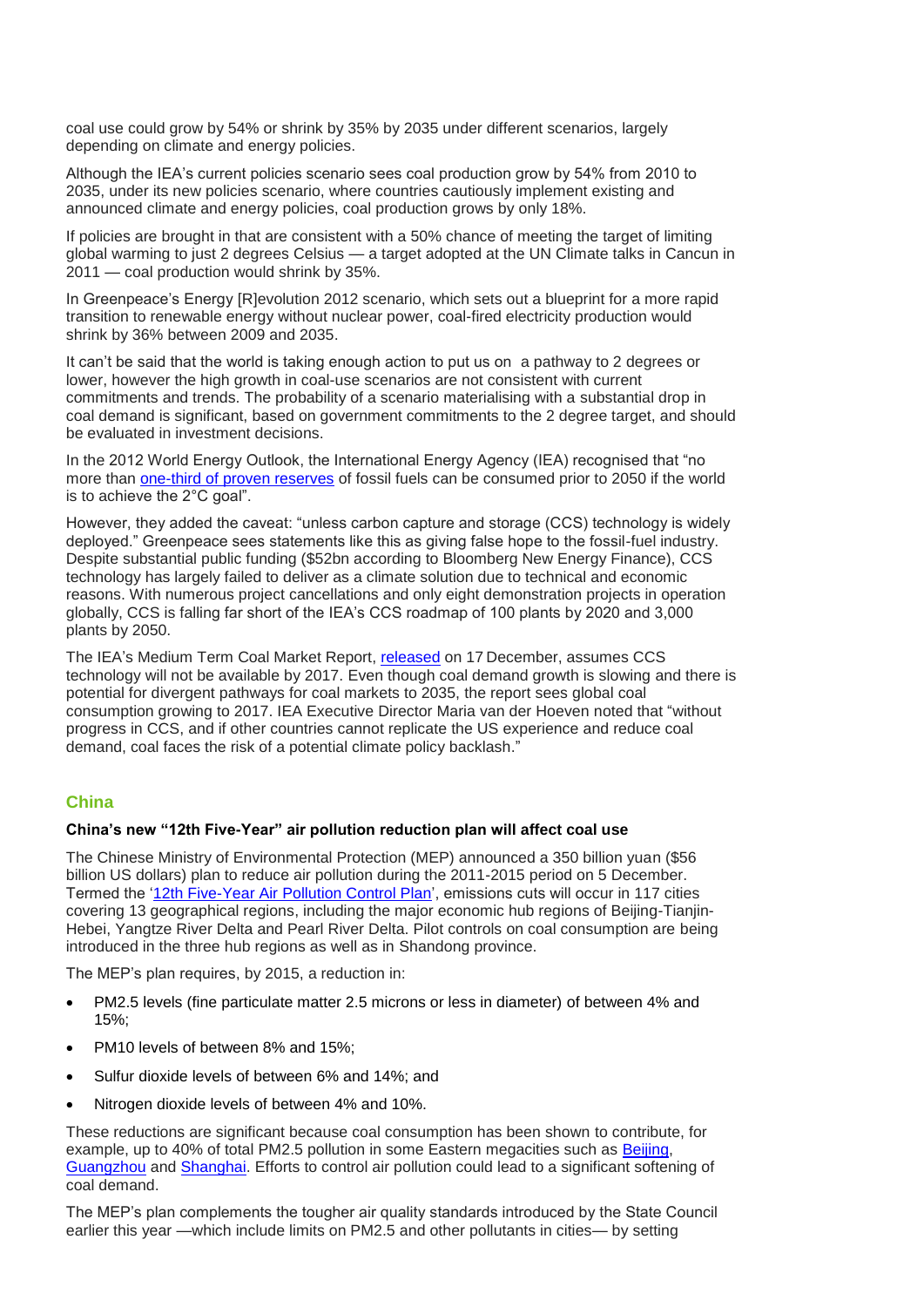reduction targets not only for cities, but for entire regions. Regional targets better address the risk caused by pollution that simply migrates from cities into rural areas.

The MEP's announcement is also likely to have knock-on impacts for coal consumption, which, alongside motor vehicle emissions, have long been identified by the MEP as being the primary contributors to China's air pollution problem. Regional governments have already begun to act. For example:

- in May 2012, Beijing announced a coal-consumption cap of 15 million tonnes by 2015;
- in August 2012, Tianjin followed suit by placing an absolute cap on coal consumption of 63 million tonnes by 2015; and
- in December 2012, Guangzhou, China's third largest city, will cap coal consumption at 2010 levels by 2016.

Other measures set out in the MEP's plan also likely to impact coal use include production capacity caps on heavy industries such as iron, steel and cement in certain industrial regions.

#### **Study on premature deaths reveals health impact of PM2.5 in China**

An estimated 8,572 premature deaths occurred in four major Chinese cities in 2012, due to high levels of PM2.5 pollution, a [joint study](http://www.greenpeace.org/eastasia/press/releases/climate-energy/2012/air-pollution-health-economic/) by Greenpeace East Asia and Peking University's School of Public Health has concluded. The report also estimates PM2.5 pollution caused the cities of Shanghai, Guangzhou, Xi'an and Beijing to suffer a combined total of US\$1.08 billion in economic losses over the past year. Greenpeace is calling for an urgent policy adjustment, including capping regional coal consumption, De-NOx retrofitting for existing coal-fired power plants, and shutting down inefficient coal-fired industrial boilers.

#### **Australia**

#### **BHP Billiton sees coal use declining, "And frankly it should"**

BHP Billiton's Chief Executive Ferrous and Coal, Marcus Randolph, told reporters that he sees the use of coal declining in the coming decades.

The [Australian Financial Review](http://www.afr.com/p/business/companies/future_of_thermal_coal_cools_ZI4ukvtweEnml1MNqzF4RI) quoted Mr Randolph as saying in November:

*"In a carbon constrained world where energy coal is the biggest contributor to a carbon problem, how do you think this is going to evolve over a 30- to 40-year time horizon? You'd have to look at that and say on balance, I suspect, the usage of thermal coal is going to decline. And frankly it should."*

In December, Mr Randolph revealed that a reason for BHP Billiton's decision to rebuild a coal export facility at Hay Point, Australia was ["to be more durable to climate change"](http://www.afr.com/p/business/companies/climate_change_influences_bhp_decision_glrd7CXIhP5SyQtDEzDpvK). The decision followed analysis undertaken following Cyclone Yasi in February 2011 and was "a recognition that as these cyclones become more severe, we need to have facilities that are more able to withstand them."

Figures compiled by [Bloomberg](http://www.bloomberg.com/news/2012-12-03/climate-impact-prompts-bhp-to-cap-spending-on-energy-coal-assets.html) showed BHP earned 8.4% of its revenue from thermal coal in the year ended June 30, 2012, producing 71 million metric tons compared with 70 million tons a year earlier.

#### **Lawsuit filed against US Export-Import Bank over funding for fossil fuel project in the Great Barrier Reef**

Conservation groups filed a [lawsuit](http://www.bloomberg.com/news/2012-12-14/u-s-investment-in-australian-gas-plant-faces-lawsuit.html) on 13 December challenging the U.S. Export-Import Bank's nearly \$3 billion in financing for a Liquefied Natural Gas (LNG) export facility in the Great Barrier Reef World Heritage Area.

The Center for Biological Diversity, Pacific Environment and Turtle Island Restoration Network argue that construction and operation of the liquefied natural gas facility will threaten sea turtles, dugongs and many other protected marine species, as well as the Great Barrier Reef itself. The expansion of the LNG industry will involve thousands of coal-seam gas wells in interior Queensland using controversial "fracking" techniques, nearly 300 miles of gas pipelines, construction of the natural-gas processing facility and export terminal, dredging the adjacent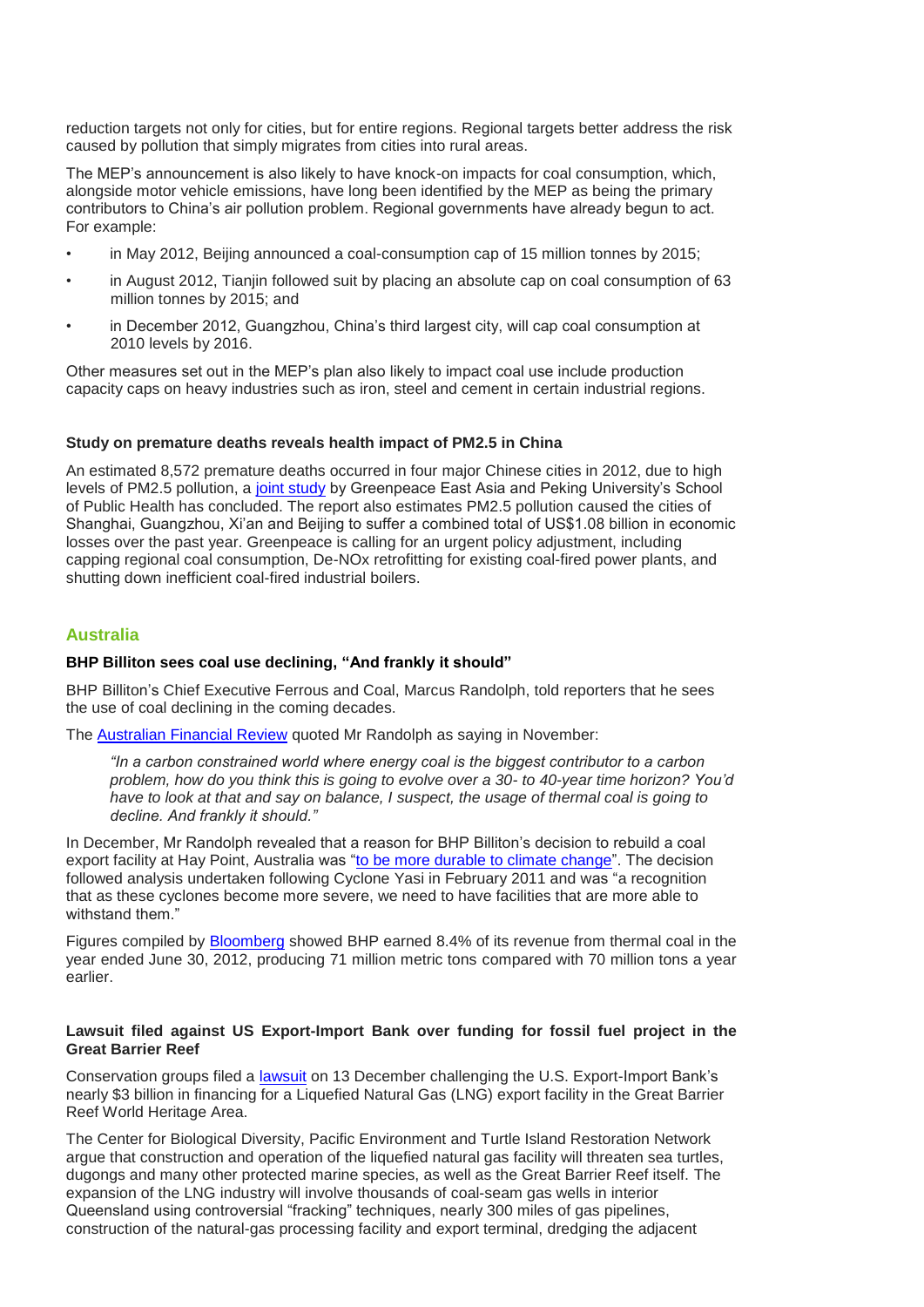harbour and its seagrass beds, and increased tanker traffic. The case raises the unresolved legal issue of whether the U.S. Endangered Species Act applies to U.S. agency actions taken outside of U.S. borders.

The case is Center for Biological Diversity v. Export- Import Bank, 12-6325, U.S. District Court, Northern District of California (San Francisco).

## **India**

#### **More irrigation areas threatened by the water use of coal-fired power plants**

Following the Endangered Waters report published in August, Greenpeace India released a further study showing [water availability](http://www.greenpeace.org/india/en/Press/Water-diversion-to-thermal-power-plants-will-reduce-irrigation-potential-and-worsen-agrarian-crisis-in-Vidarbha-Greenpeace/) will be threatened by a planned expansion of coal-fired power plants in the Central Indian region of Vidarbha. The two reports from the Indian Institute of Technology, New Delhi, show the future water availability for irrigation and other uses could be reduced by as much as 40% in Wardha River and about 17 % in Wainganga River.

The second report comes amid [controversy](http://india.blogs.nytimes.com/2012/12/04/lack-of-water-is-already-sparking-social-and-political-unrest-in-maharashtra-and-greenpeace-says-the-situation-will-get-worse/) over allegations of far-reaching improprieties in water allocation in the region.

#### **Power-project developers cooked accounts, threatening banking sector**

LiveMint, a partner of the Wall Street Journal, [reports](http://www.livemint.com/Industry/9lybdZXjNNZrvvKxvewjZO/Some-power-project-developers-dressed-up-accounts-experts.html) that power-project developers in India routinely inflate capital expenditure when approaching banks for funding to lower their own equity burden. Some also placed equipment orders with manufacturers that quote inflated order values and later transferred the balance back to the developers. The article quotes confidential sources in the power industry as deeming the practices widespread. This comes even as banks face a growing threat of defaults by power companies. The non-performing assets, or bad loans, of Indian banks were up 46% in fiscal 2012 to reach Rs.1.37 trillion (\$25 billion US dollars). The proportion of bad assets to loans in the Indian banking system has risen from 2.4% in 2008 to 2.94% in 2012.

#### **Coal India production could stagnate by 2020: mining expert**

The head of the Indian School for Mines [has warned that](http://articles.chicagotribune.com/2012-10-21/business/sns-rt-us-india-coalbre89k0gx-20121021_1_underground-mines-open-cast-partha-bhattacharyya) Coal India Limited's neglect of underground mining expertise could see the company's production stagnate by 2020, as available locations for open-pit mining shrink. CIL is the world's largest coal miner and currently produces 10% of its output from loss-making underground mines, and plans to reduce that percentage. The company's reliance on open-pit mining with its larger land requirement is also facing increased opposition from communities threatened with displacement, and from environmental groups concerned about the loss of forests.

### **United States**

#### **Coal export opponents turn out in the Pacific Northwest**

Thousands of people have been turning out to public hearings to voice opposition to coal export proposals in the Pacific Northwest. In Washington state, a three agency process is underway to determine the scope of the Environmental Impact Statement for the Cherry Point Terminal proposed by SSA Marine and Peabody Energy. Public officials and health and environmental professionals have joined concerned citizens to call on county, state, and federal agencies to study the regional and global impacts of opening new export terminals on the west coast.

The Mayor of Vancover, WA spoke in opposition to coal terminals at the Vancouver scoping hearing, attended by near 700 people.

Activists and concerned citizens from Montana, home to many existing and proposed coal mines, [travelled over 1000 miles](http://missoulanews.bigskypress.com/IndyBlog/archives/2012/12/11/montanans-bus-1000-miles-for-voice-in-coal-export-debate) by bus to testify in opposition to the Cherry Point Terminal at the Spokane, WA scoping hearing. Spokane residents could see as many as 60 coal trains a day if export proposals succeed.

The final hearing was held in Seattle, WA, where an estimated [3000 people attended](http://www.seattlepi.com/local/connelly/article/Opponents-mob-Seattle-coal-port-hearing-4117162.php#photo-3890548) (see slideshow at link), the vast majority in opposition to new coal terminals.